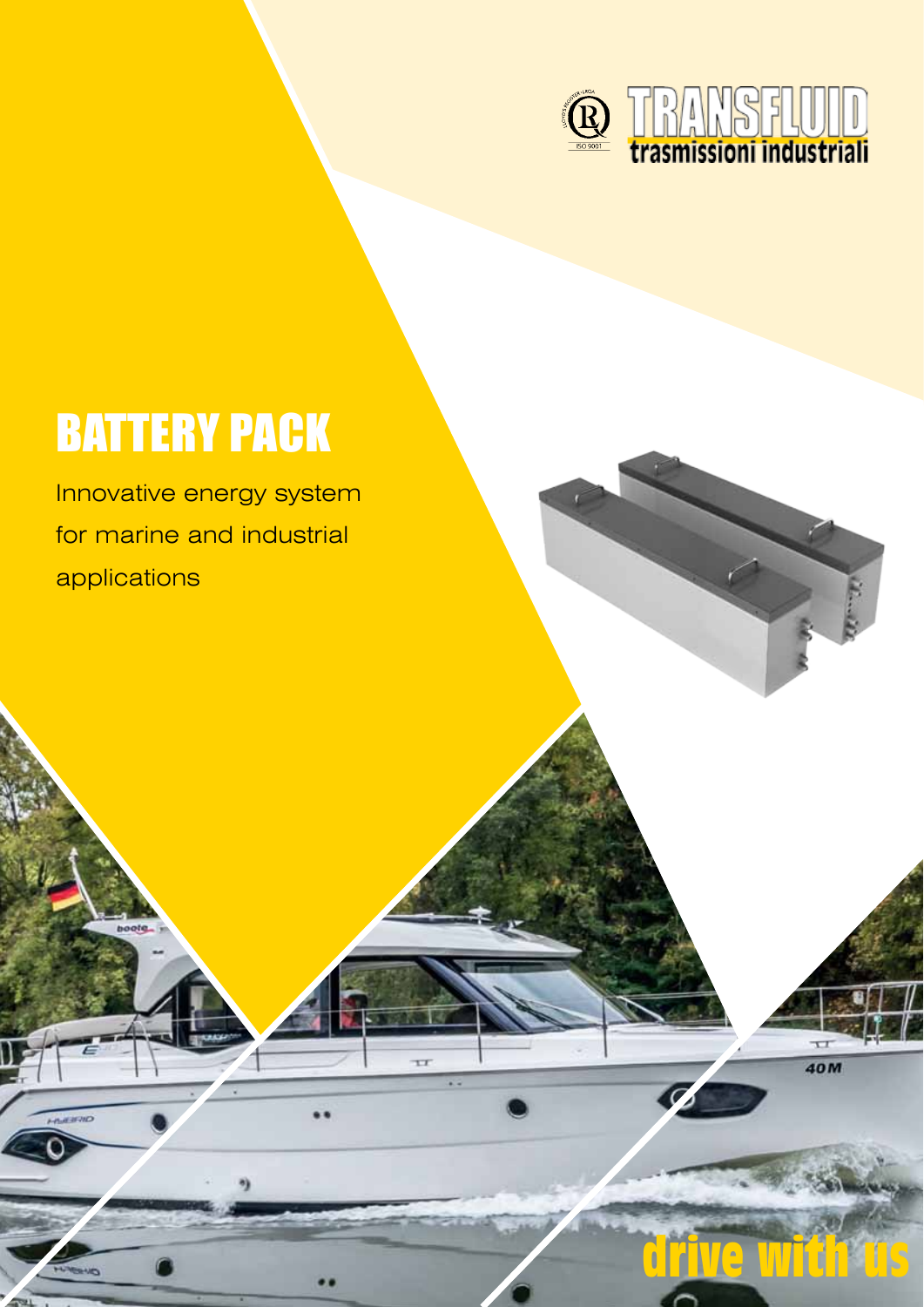## Transfluid's battery

Tranfluid's battery is the next-generation accumulator for marine and industrial applications.

It is based on lithium iron phosphate cells (LiFePO4), a technology that is safe and has the best performance/cost ratio, with integrated BMS to maintain the cells always equalized and efficient.

Tranfluid's battery gives great usage flexibility and reduces the total **ownership costs, thanks to its 3000** cycles lifespan, being maintenance-free and allowing opportunity fast charging to increase the daily available energy. The absence of emissions and the extended operating temperature range make Transfluid's battery perfectly suited for every workplace.

It is available in various sizes and capacities, and it has been equipped with special features for the best integration with Transfluid transmission system.

#### DNV-GL

Type Approval order number: A0402415



#### **Rapid charge, whenever you want**

- +50% charge level in only 30 minutes
- Complete charge in 2 hours
- Accepts partial charge and discharge
- No memory effect

#### **Long lifespan**

• More than 3000 cycles

The lifespan is 3 times longer than traditional batteries, making the cost per cycle lower.

#### **Maintenance-free**

Planned service is avoided, having no need of topping up or periodical checks. The conditions of the battery can be easily verified thanks to integrated diagnosis systems.

#### **Suited for every application**

Having no gas emissions, these batteries are suited also for marine and many industrial applications.

#### **No emissions**

No gas emissions during charge and discharge, so no special charging rooms are required. They may be charged at any place with maximum safety.

### **Energy saving**

Thanks to their high efficiency, up to  $+25%$  than lead batteries, energy costs and CO2 emissions are reduced.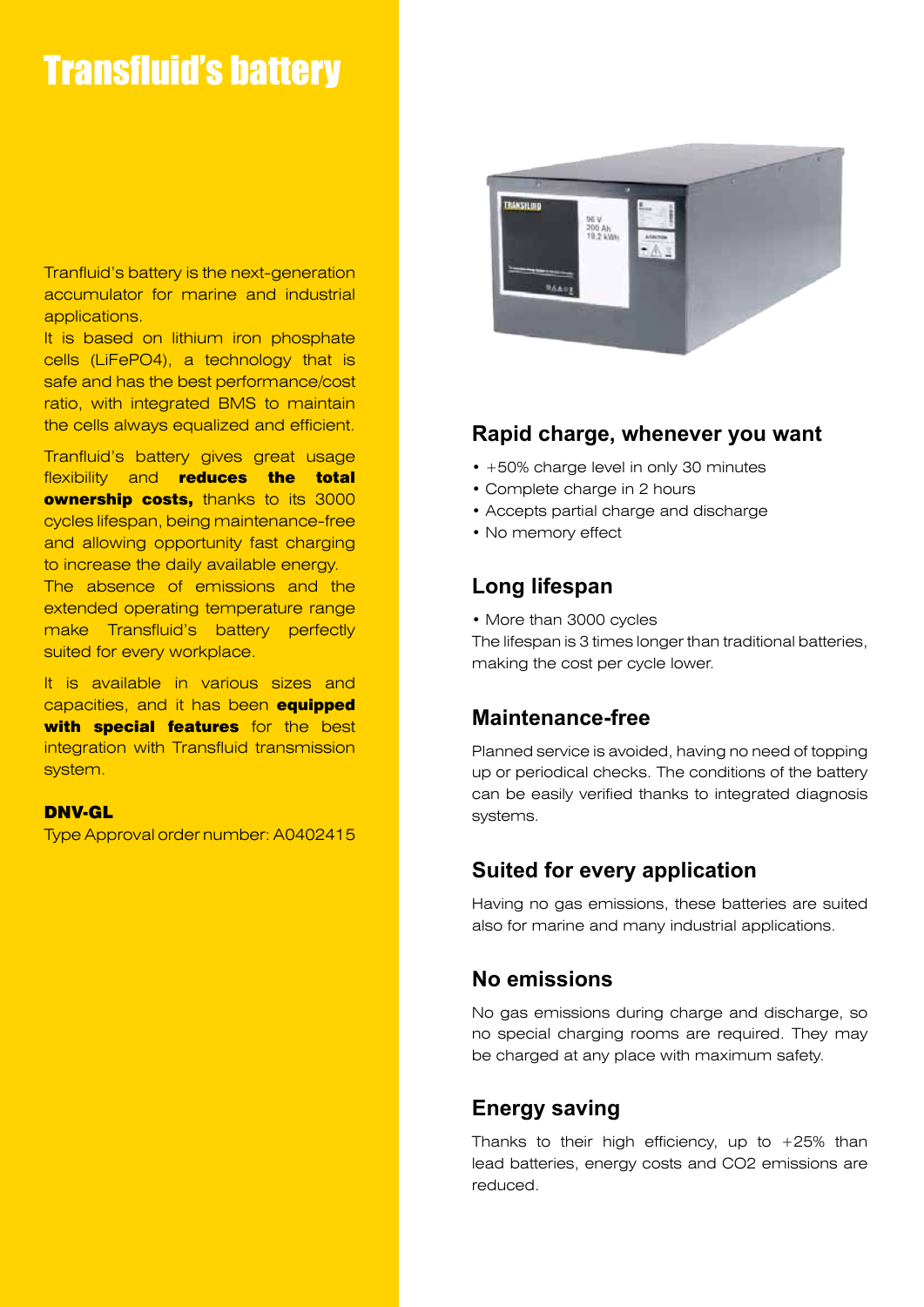## Active and passive safety systems

Tranfluid's battery guarantee the maximum safety, in fact they integrate all the necessary protection systems for the safety of the users, of the machine and of the battery itself. They are equipped with several sensors to monitor the voltage and the temperature of every single cell, indicating and preventing potentially dangerous operating conditions such as overdischarge, overcharge, extreme temperatures. The output terminals are disconnected when the system is off or in case of failure, preventing the risk of accidental short circuits. Internal fuses protect the battery and the machine in case of failure during operation.

### **Interfacing**

Transfluid's battery can work as a standalone accumulator, or it can interface through CAN-bus or Ethernet to other electronic devices such as MPCB, display, PLC, in order to show the data of the battery on a dashboard, or to implement an advanced management of the available energy.

### Standard models

| <b>Type</b>                     | 96V 100Ah                                                        | 96V 200Ah | 96V 300Ah | 96V 400Ah |  |
|---------------------------------|------------------------------------------------------------------|-----------|-----------|-----------|--|
| Energy (kWh)                    | 9,6                                                              | 19,2      | 28.8      | 38,4      |  |
| Capacity Ah                     | 100                                                              | 200       | 300       | 400       |  |
| Voltage                         | 96V Nominal - 115,5V Max - 82,5V Min                             |           |           |           |  |
| Continuous Charging (A)         | 50                                                               | 100       | 150       | 200       |  |
| Pulse Charging (A) $SOC < 80\%$ | 100                                                              | 200       | 300       | 400       |  |
| Continuous Discharging (A)      | 100                                                              | 200       | 300       | 400       |  |
| Pulse Discharging (A)           | 200                                                              | 400       | 600       | 800       |  |
| <b>Operating Temperature</b>    | 0 to $+60^{\circ}$ C / -20 to $+60^{\circ}$ C with heating pack* |           |           |           |  |
| Weight (Kg)                     | 120                                                              | 215       | 310       | 400       |  |
| <b>Box</b>                      | SS 316L                                                          |           |           |           |  |
| <b>Protection Class</b>         | <b>IP66</b>                                                      |           |           |           |  |

| <b>Type</b>                  | 288V 100Ah                                                       | 288V 200Ah | 288V 300Ah | 288V 400Ah |  |
|------------------------------|------------------------------------------------------------------|------------|------------|------------|--|
| Energy (kWh)                 | 28,8                                                             | 57,6       | 86.4       | 115,2      |  |
| Capacity Ah                  | 100                                                              | 200        | 300        | 400        |  |
| Voltage                      | 288V Nominal - 346,5V Max - 243V Min                             |            |            |            |  |
| Continuous Charging (A)      | 50                                                               | 100        | 150        | 200        |  |
| Pulse Charging (A) SOC < 80% | 100                                                              | 200        | 300        | 400        |  |
| Continuous Discharging (A)   | 100                                                              | 200        | 300        | 400        |  |
| Pulse Discharging (A)        | 200                                                              | 400        | 600        | 800        |  |
| <b>Operating Temperature</b> | 0 to $+60^{\circ}$ C / -20 to $+60^{\circ}$ C with heating pack* |            |            |            |  |
| Weight (Kg)                  | 340                                                              | 600        | 900        | 1200       |  |
| <b>Box</b>                   | SS 316L                                                          |            |            |            |  |
| <b>Protection Class</b>      | <b>IP66</b>                                                      |            |            |            |  |